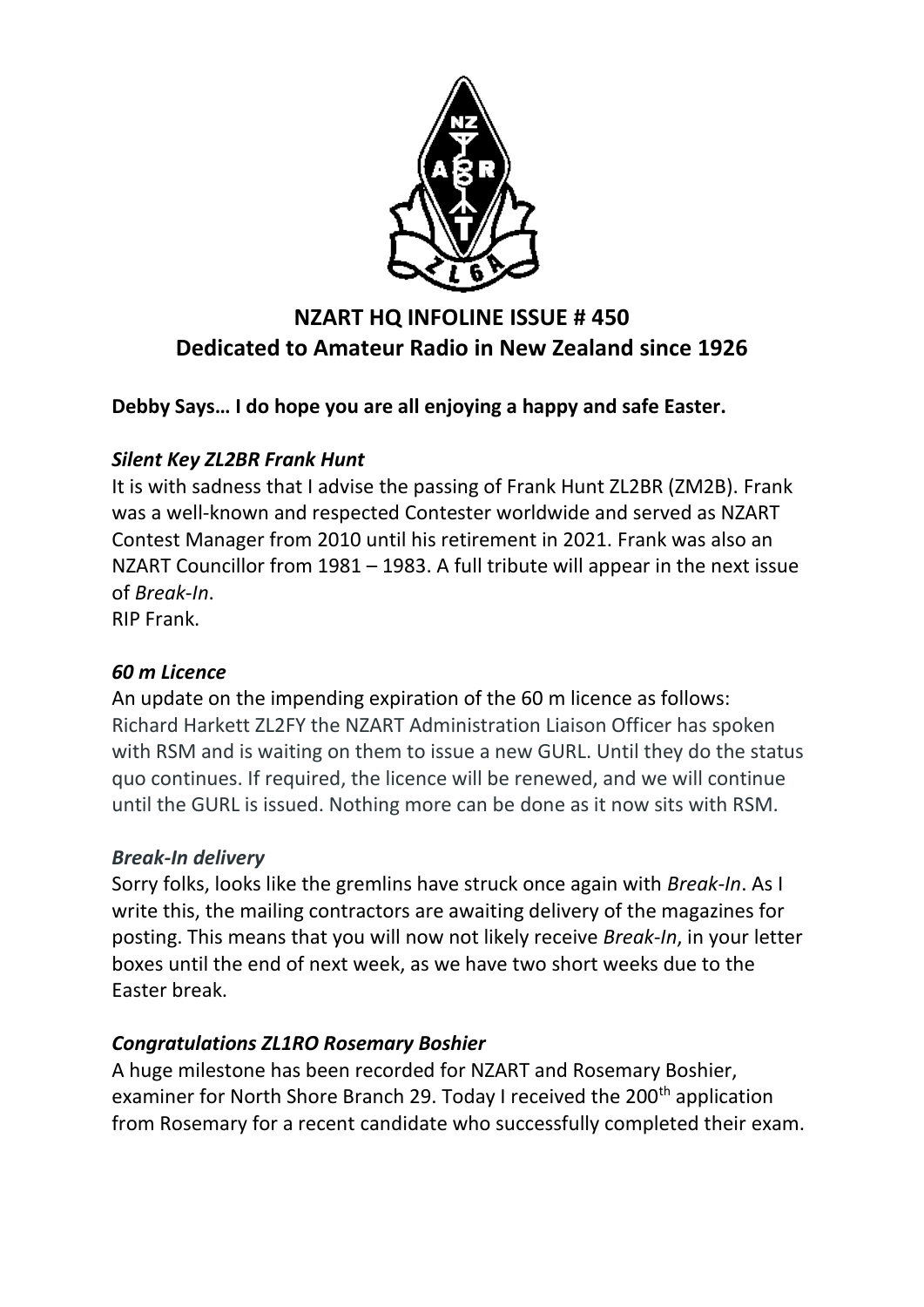Rosemary has been supervising and administering all the paperwork for candidates in the North Shore Branch, since 2004 when my records for examinations began.

Well done Rosemary, a huge accomplishment, and my thanks goes to you and the branch for such outstanding service to amateur radio and NZART.

Talk soon…Debby ZL2DL

## **New Midland District Councillor required**

Council continues to seek expressions of interest for the role Councillor in the Midland Region as per Clause 3.7e of the NZART Constitution. NZART Council will appoint a replacement until the next election. If you wish to apply for this vacancy you must reside within the Midland District. For any further information contact NZART HQ [nzart@nzart.org.nz](mailto:nzart@nzart.org.nz) to express your interest

## **Radio Electronics Group – Equipment Sale**

You are invited to the Radio Electronics Group annual new and used equipment sale.

Date: Saturday 21st May.

Place: Glenview Club, 211 Peacockes Road, Fitzroy, Hamilton.

Contact: [ZL1REGSALE@gmail.com](mailto:ZL1REGSALE@gmail.com) John or Vern

Vendor registration form and sale notice can be found as attachments on this eNewsletter. The Sale Day team are looking forward to catching up on the day.

73 de ZL1PO John Lisignoli President Radio Electronics Group(Inc.) Branch 89 of NZART, ZL1REG.

Mob: 0212045990 evenings

## **North Shore Branch Ham Cram Weekend**

North Shore Amateur Radio Club Ham Cram Weekend 28 and 29 May 2022 400 East Coast Road, Sunnynook. email [training@nsrc.nz](mailto:training@nsrc.nz) for more information

Thanks Vaughan ZL1VH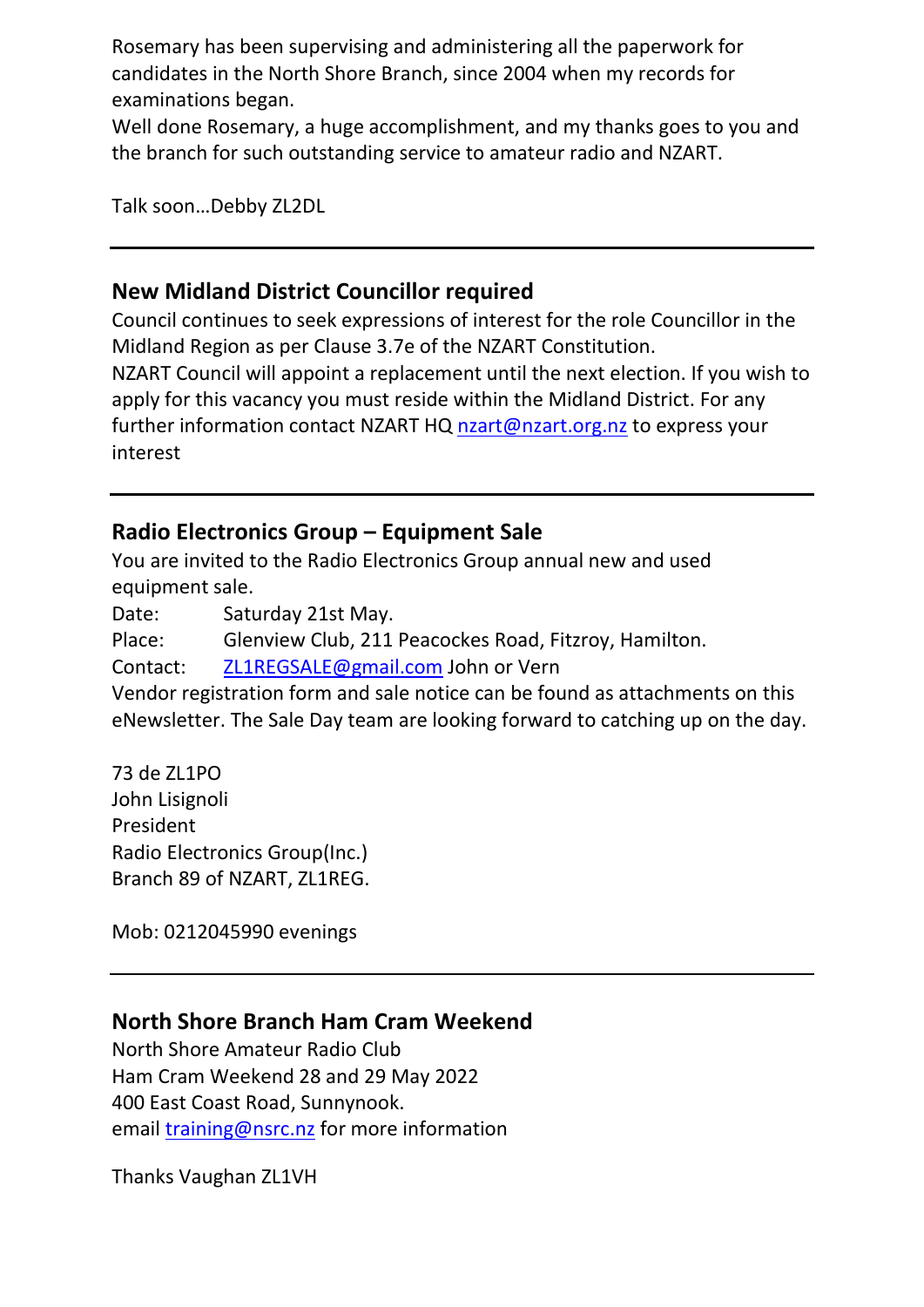#### **News from ARRL**

## *May 2022 QST paper*

As many organizations and industries have struggled with supply chain issues, ARRL has been no exception. The supply of paper has become constrained for many reasons, and despite the best efforts of our publishing partner LSC Communications (formerly R.R. Donnelley) to mitigate those problems, getting paper for the May 2022 issue of *QST* was a challenge to ensure it was printed and distributed to members -- and on time.

While other magazines have struggled to get their print edition delivered to subscribers, we were not going to let this be an issue for our members. As a result, we went to paper brokers to get paper, to ensure *QST* would be delivered. Regrettably, as you have probably seen, the paper is printed on different paper than readers are used to, and not what we would have liked. However, we are happy to know that members have been receiving their copies and enjoying them, despite the difference in this issue's paper.

Please note that this is not a new direction for *QST*. We have not made a conscious decision to change the paper *QST* is printed on every month. Even though going to paper brokers is an expensive proposition, the ARRL Board and Staff will do what is necessary to keep the presses running for our membership journal. We are committed to ensuring that our members receive *QST* on a timely basis.

Even before the current supply chain problems, we were facing the reality that there are, today, fewer printers, fewer paper mills, and always-rising costs for paper, transportation, and mailing. This is not a short term problem - it will require our continued close attention as we manage the print side of our organization.

The good news is that ARRL committed to developing a parallel print-anddigital publishing competency over 10 years ago. Today, all members can access all four ARRL periodicals -- *QST*, *On the Air*, *NCJ*, and *QEX* -- in fully searchable digital editions. These are available to you any time and from anywhere.

73

David A. Minster, NA2AA ARRL Chief Executive Officer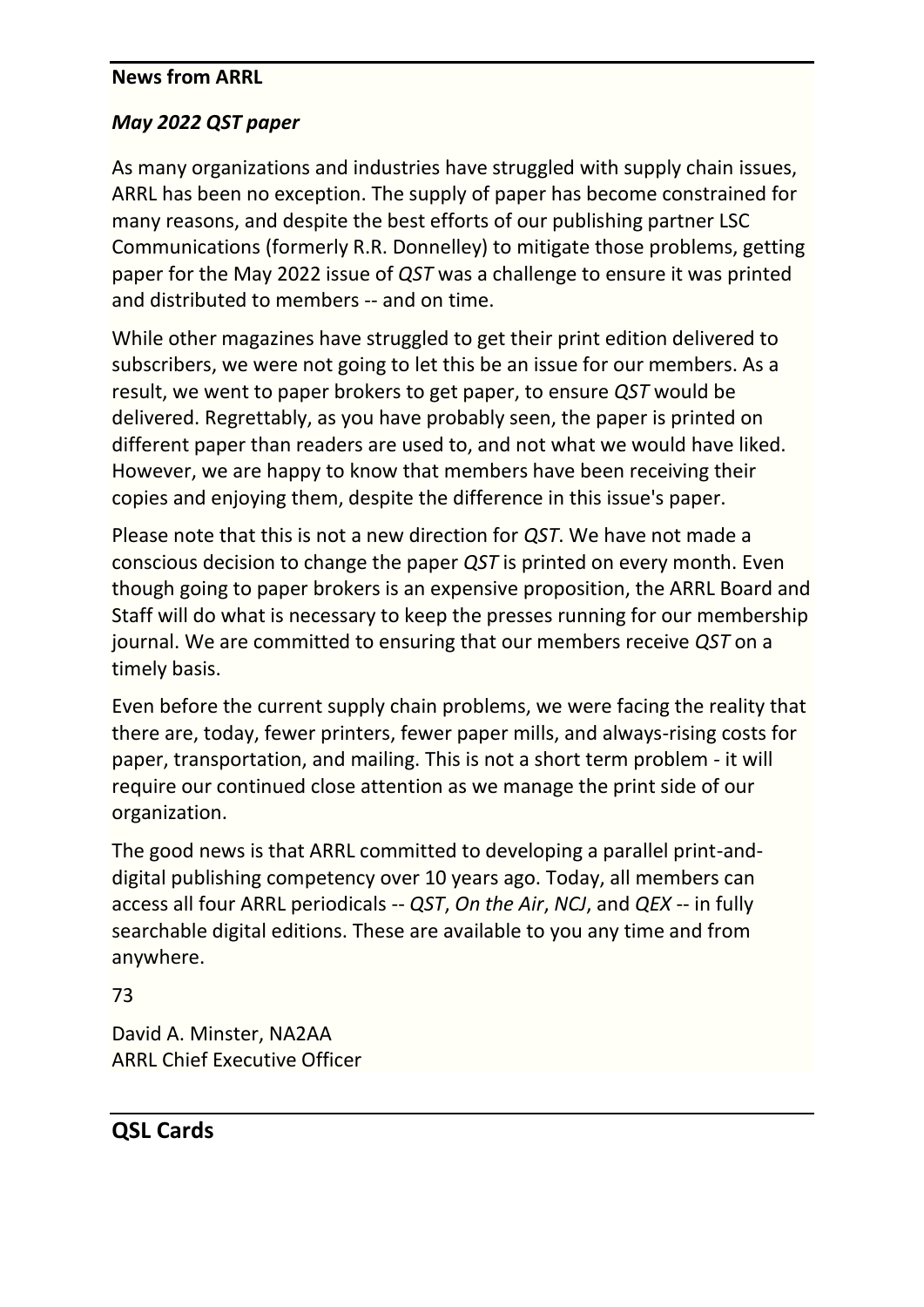If you have an out of zone callsign, you will need to contact the correct sub bureau manager directly to have cards sent on or received. e.g. A ZL4 call sign holder living in Auckland will need to contact the ZL4 Sub Bureau Manager for all inward/outward QSL Cards.

Please refer to the required information on the NZART website: <https://www.nzart.org.nz/activities/qsl/sub-managers>

## **Florida QSO Party**

**2022 FQP Rules Changes/Notes-- Distributed Multi-Operator Fixed entries are not allowed any longer.**

**Please see Rules page at** <http://www.floridaqsoparty.org/> **for details.**

#### **The Florida QSO Party**

Object: Everyone works Florida, Florida works Everyone Activate and work ALL Florida counties Have as much FUN as possible!

## When: **April 30 & May 1, 2022**

Two ten hour operating periods, with a ten hour break: Saturday, April 30 1600Z (Noon EDT) - May 1 0159Z (9:59 PM EDT) Sunday, May 1 1200Z (8 AM EDT) - 2159Z (5:59 PM EDT) 20 Hours total Exchange: RST and County (Florida stations) RST and QTH (State, Province or Country for non-FL)

## Where: 10, 15, 20 and 40 Meters **SUGGESTED OPERATING FREQUENCIES:**

CW: 7.020-7.045, 14.025-14.055, 21.030-21.050, 28.030-28.050 MHz Phone: 7.185-7.245, 14.240-14.295, 21.320-21.350, and 28.450-28.480 MHz Contacts outside these frequency ranges are still valid; see rules for details.

#### **MOBILE WINDOW:**

We expect several Mobile stations will be on and most can be found here: **CW: 7.025-7.035, 14.040-14.050, 21.040-21.050, 28.040-28.050 MHz SSB: 7.230-7.240, 14.255-14.275 MHz**

*If you are not mobile, \*please\* refrain from calling CQ in these windows.*

Categories:

Single Op, Multi Op, Multi-Multi, Mobile, Expedition, Technician and School.